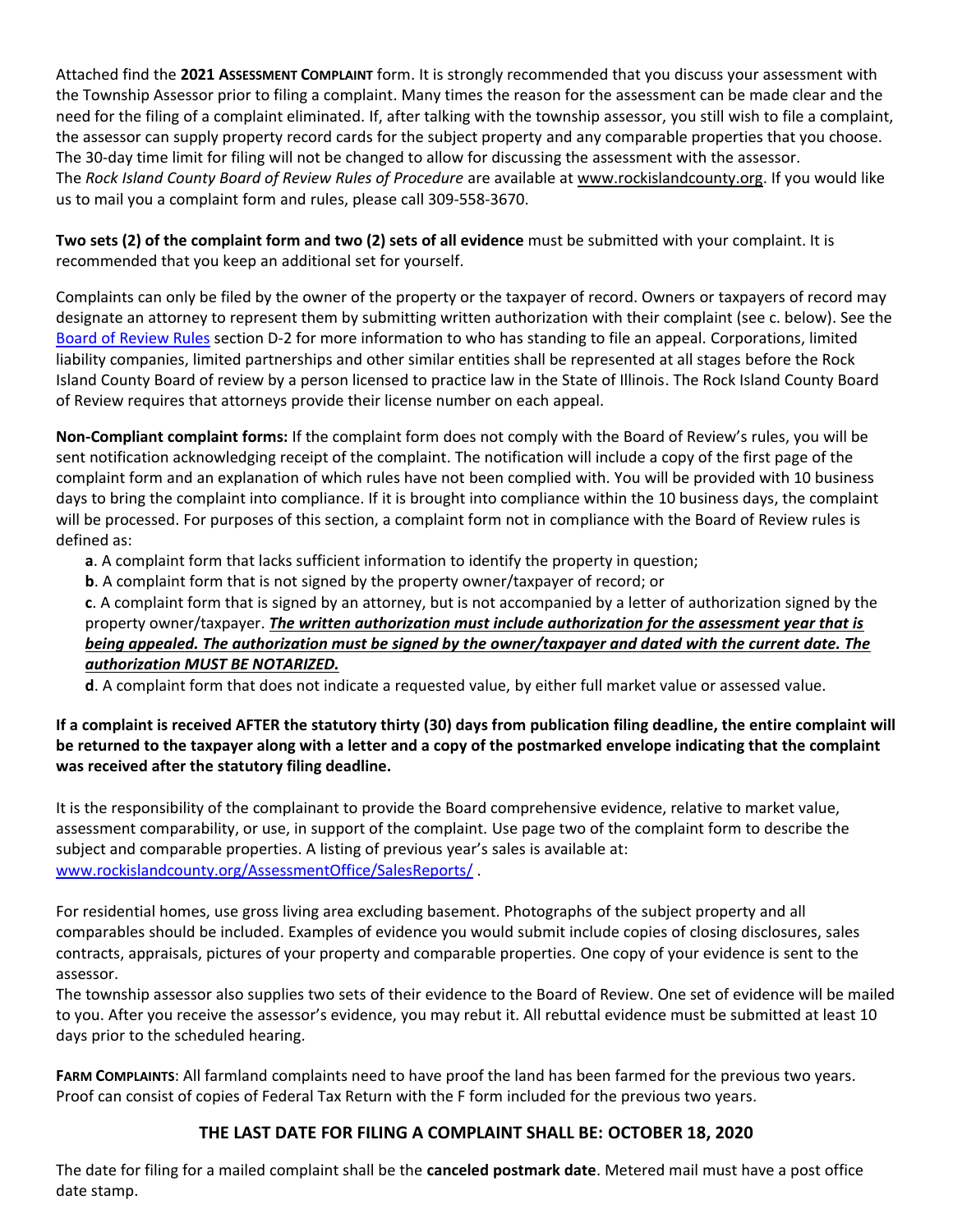### **2021 COMMERCIAL PROPERTY VALUATION ASSESSMENT COMPLAINT**

FILL OUT FORM **COMPLETELY** AND RETURN **TWO SETS** TO: **ROCK ISLAND COUNTY BOARD OF REVIEW**  1504 3 RD AVENUE ROCK ISLAND, IL 61201 (309) 558-3670

**Board use only:** COMPLAINT#

DATE RECEIVED BOR:

### **INSTRUCTIONS:**

1. The assessment complaint process is governed by the Board of Review's Rules and Procedures, which can be found at

www.rockislandcounty.org. The owner or taxpayer of record is responsible for reviewing these rules prior to filing a complaint.

2. **TWO SETS** OF THIS FORM AND ALL SUPPORTING DOCUMENTS MUST BE FILED ON OR BEFORE: **10/18/2021** 3. All evidence must be submitted with this form. If you should need additional time to submit evidence, that request of extension must be submitted with this form. Extensions will only be given for fifteen (15) additional days.

4. Questions about this form or the Board's Rules and Procedures may be directed to the Board of Review at (309) 558-3670.

| <b>Section 1. Property Identification</b> (required)                                                                                                                                                                                                                                                                         | Owner or Taxpayer of Record*                                                                                                                                                                                                                                                                                |
|------------------------------------------------------------------------------------------------------------------------------------------------------------------------------------------------------------------------------------------------------------------------------------------------------------------------------|-------------------------------------------------------------------------------------------------------------------------------------------------------------------------------------------------------------------------------------------------------------------------------------------------------------|
|                                                                                                                                                                                                                                                                                                                              | *If LLC, Corp., Inc., etc: Must be filed by and be represented by an attorney!<br>Mailing Address                                                                                                                                                                                                           |
|                                                                                                                                                                                                                                                                                                                              |                                                                                                                                                                                                                                                                                                             |
|                                                                                                                                                                                                                                                                                                                              |                                                                                                                                                                                                                                                                                                             |
|                                                                                                                                                                                                                                                                                                                              |                                                                                                                                                                                                                                                                                                             |
| Board of Review Rules regarding the requirements for the letter of authorization.)                                                                                                                                                                                                                                           | If owner or taxpayer of record is represented by an attorney, please fill out the following information. (A letter of authorization/power<br>of attorney signed by the owner or taxpayer of record is required: otherwise, the complaint will dismissed. See section D (2) of the<br>Attorney ARDC <u>#</u> |
|                                                                                                                                                                                                                                                                                                                              |                                                                                                                                                                                                                                                                                                             |
|                                                                                                                                                                                                                                                                                                                              |                                                                                                                                                                                                                                                                                                             |
| Section 2. Reason for Assessment Complaint (required) Check all that apply:<br>_ The assessment indicated market value of this parcel is higher than actual value.<br>$\Box$ The assessment is (higher) (lower) than the assessment of comparable property in the township.<br>The property was assessed twice for $20$ ____ |                                                                                                                                                                                                                                                                                                             |
|                                                                                                                                                                                                                                                                                                                              |                                                                                                                                                                                                                                                                                                             |
| <b>Section 3. Recent Sale of Property</b>                                                                                                                                                                                                                                                                                    | Has there been a sale of the property that has occurred in the last three years? Yes ________ No ________<br>If yes: What was the amount: \$ date of sale: (attach 2 copies of Closing Disclosure)                                                                                                          |
| By the Assessor:                                                                                                                                                                                                                                                                                                             | Section 4. Current Assessment/Taxpayer Opinion of value (required) For multiple parcels, use 'Addendum to Appeal' 1.                                                                                                                                                                                        |
| 2. Complainant's Claim                                                                                                                                                                                                                                                                                                       |                                                                                                                                                                                                                                                                                                             |
|                                                                                                                                                                                                                                                                                                                              |                                                                                                                                                                                                                                                                                                             |
|                                                                                                                                                                                                                                                                                                                              | This property's Assessment was appealed to the Board of Review in the prior year.<br>There is a pending appeal to the Property Tax Appeal Board for this property.                                                                                                                                          |
|                                                                                                                                                                                                                                                                                                                              |                                                                                                                                                                                                                                                                                                             |
| <b>Section 5: Subject Property is:</b><br>$\Box$ Apartment Building (7+ Units)<br>Office<br><b>Industrial Building</b><br>Retail Establishment                                                                                                                                                                               | Commercial (specify)<br>% tenant occupied<br><b>Warehouse Building</b><br>% vacant                                                                                                                                                                                                                          |
| <b>Bank Building</b>                                                                                                                                                                                                                                                                                                         | Vacant Commercial or Industrial Land<br>Total                                                                                                                                                                                                                                                               |
|                                                                                                                                                                                                                                                                                                                              |                                                                                                                                                                                                                                                                                                             |